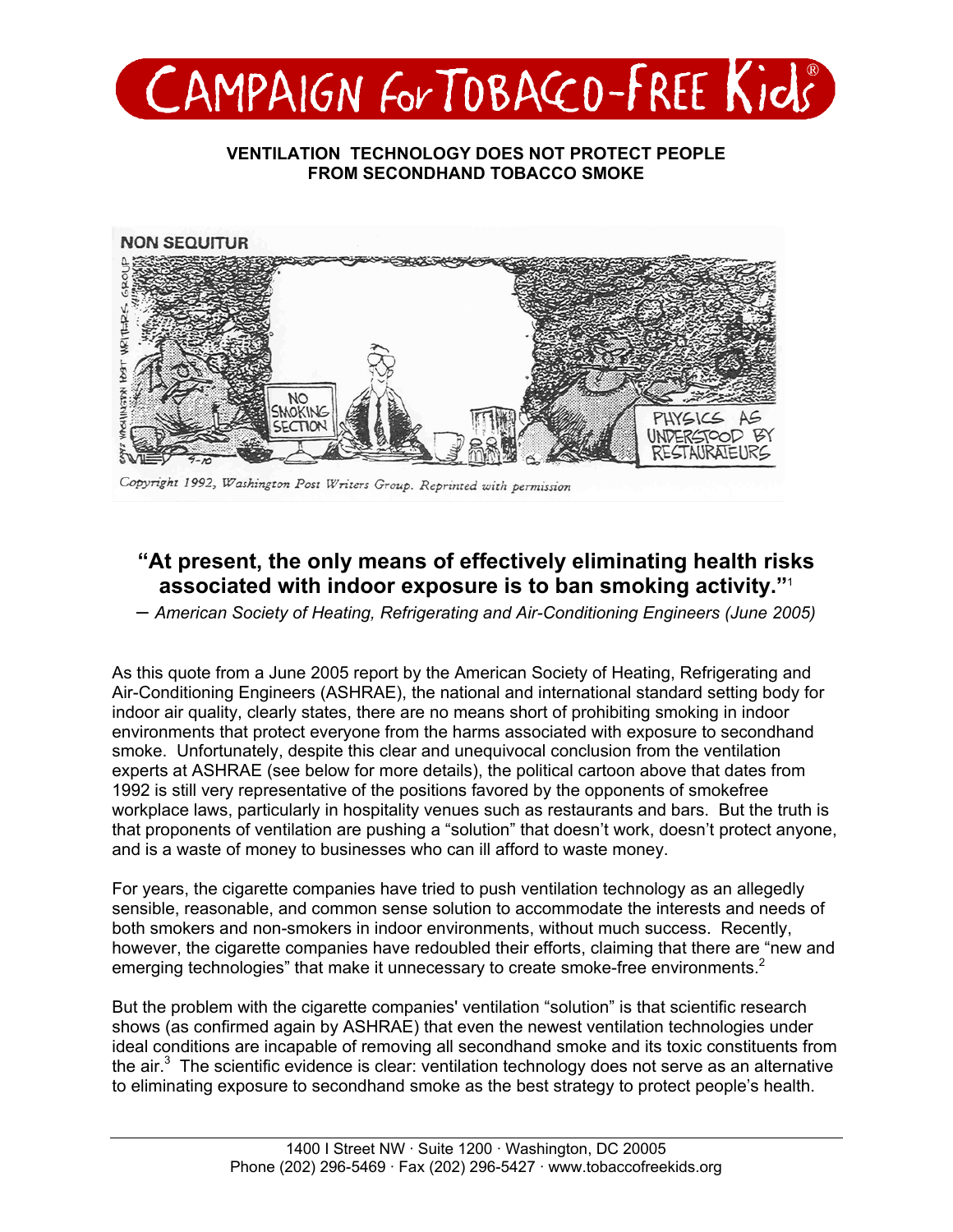While there may be the potential for reducing levels of exposure to secondhand smoke using ventilation technology, there remains no scientific evidence or consensus about whether any such lower levels might actually be safe. $4$  And no credible scientific, medical, or engineering authority has claimed that ventilation is capable of protecting people's health from the toxins in secondhand smoke. Until such consensus develops (if ever), ventilation technology is an inadequate response to the dangers of secondhand smoke and only laws that prohibit smoking in indoor environments can guarantee safe levels of exposure to secondhand smoke.

## **What Do The Cigarette Companies Admit About Ventilation & Health?**

**Philip Morris U.S.A.** While the cigarette companies present ventilation as a "solution" to the problems of secondhand smoke and they urge restaurants to spend tens of thousands of dollars on complex new systems, on its pro-ventilation "Options" website (this site is no longer on-line), Philip Morris admitted (in the fine print) that these systems do not protect health: "*Options* . . . does not purport to address health effects attributed to environmental tobacco smoke."<sup>5</sup>

## **What Do The Experts Say About Ventilation?**

### *American Society of Heating, Refrigerating and Air-Conditioning Engineers (ASHRAE),*  June 2005. "ASHRAE concludes that:

- It is the consensus of the medical community and its cognizant authorities that ETS is a health risk, causing lung cancer and heart disease in adults, and exacerbation of asthma, lower respiratory illnesses, and other adverse effects on the respiratory health of children.
- At present, the only means of effectively eliminating health risk associated with indoor exposure is to ban smoking activity.
- Although complete separation and isolation of smoking rooms can control ETS exposure in non-smoking spaces in the same building, adverse health effects for the occupants of the smoking room cannot be controlled by ventilation.
- No other engineering approaches, including current and advanced dilution ventilation or air cleaning technologies, have been demonstrated or should be relied upon to control health risks from ETS exposure in spaces where smoking occurs. Some engineering measures may reduce that exposure and the corresponding risk to some degree while also addressing to some extent the comfort issues of odor and some forms of irritation.
- Because of ASHRAE's mission to act for the benefit of the public, it encourages elimination of smoking in the indoor environment as the optimal way to minimize ETS exposure."<sup>6</sup>

*Occupational Safety and Health Administration (OSHA).* "[F]rom the industrial hygiene perspective, general ventilation as delivered by heating, ventilation and air condition (HVAC) systems, is not an acceptable engineering control measure for controlling occupational exposures to [environmental tobacco smoke] ETS."<sup>7</sup>

*Repace Associates, Inc. (secondhand smoke consultants).* "[I]t is clear that dilution ventilation, air cleaning, or displacement ventilation technology even under moderate smoking conditions cannot control ETS risk to *de minimis* levels for workers or patrons in hospitality venues without massively impractical increases in ventilation … Smoking bans remain the only viable control measure to ensure that workers and patrons of the hospitality industry are protected from exposure to the toxic wastes from tobacco combustion."8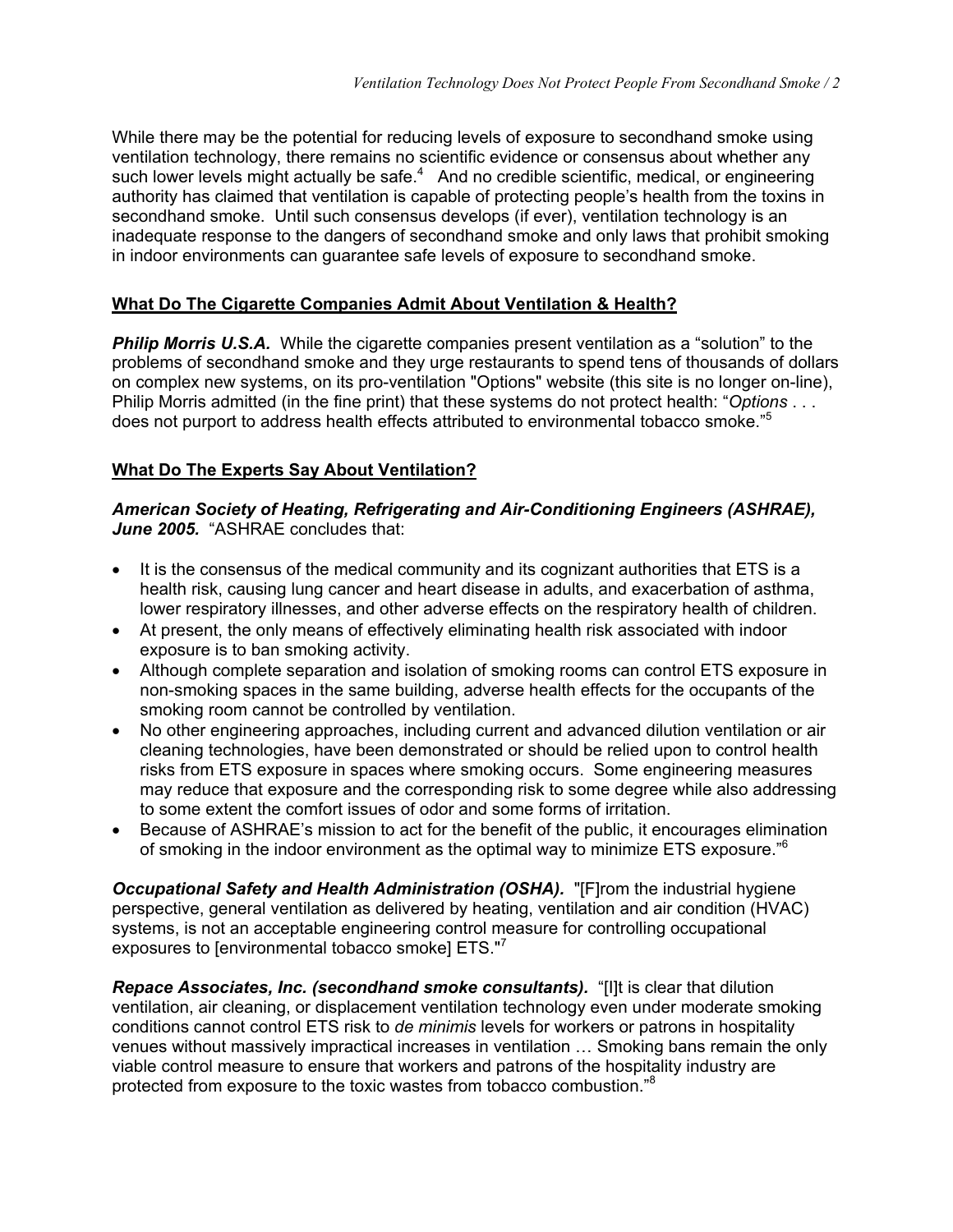#### **What Do The Makers of Ventilation Equipment Say About Ventilation & Health?**

*Honeywell, Inc. (leading industry manufacturer of ventilation products).* "We stand by the efficiency and quality of our air cleaners as comfort and convenience products, but we are not making claims that these are health products."9

- "Q: Will filtering eliminate all health hazards known to occur with exposure to ETS?
- A: Honeywell has not in the past and does not make health hazard claims."<sup>10</sup>
- "Q: If filtering does not eliminate all health hazards, to what degrees are those hazards reduced?
- A: Honeywell has no data to support health hazard claims."<sup>11</sup>

For an extensive listing of similar statements from major ventilation equipment manufacturers, see Americans for Nonsmokers Rights' document, *Ventilation and Air Filtration: What Air [Filtration Companies and the Tobacco Industry Are Saying](http://www.nosmoke.org/document.php?id=267)* (see http://www.nosmoke.org/document.php?id=267).

#### **Smoke-Free Laws Reduce Indoor Air Pollution**

While ventilation systems are not effective in removing secondhand smoke and its toxic constituents from the air, numerous studies have found that laws prohibiting smoking in workplaces and public places can dramatically reduce exposure to secondhand smoke.

A 2004 study published in the Centers for Disease Control and Prevention's *Morbidity and Mortality Weekly Report* found that "comprehensive clean indoor air policies can rapidly and effectively reduce SHS [secondhand smoke] exposure in hospitality venues." 12 Researchers assessed the indoor air quality of 20 hospitality venues in western New York before and after the smoke-free law went into effect in July 2003. On average, the levels of respirable suspended particles (RSPs) in the venues tested fell by 84% after the comprehensive clean indoor air law took effect.

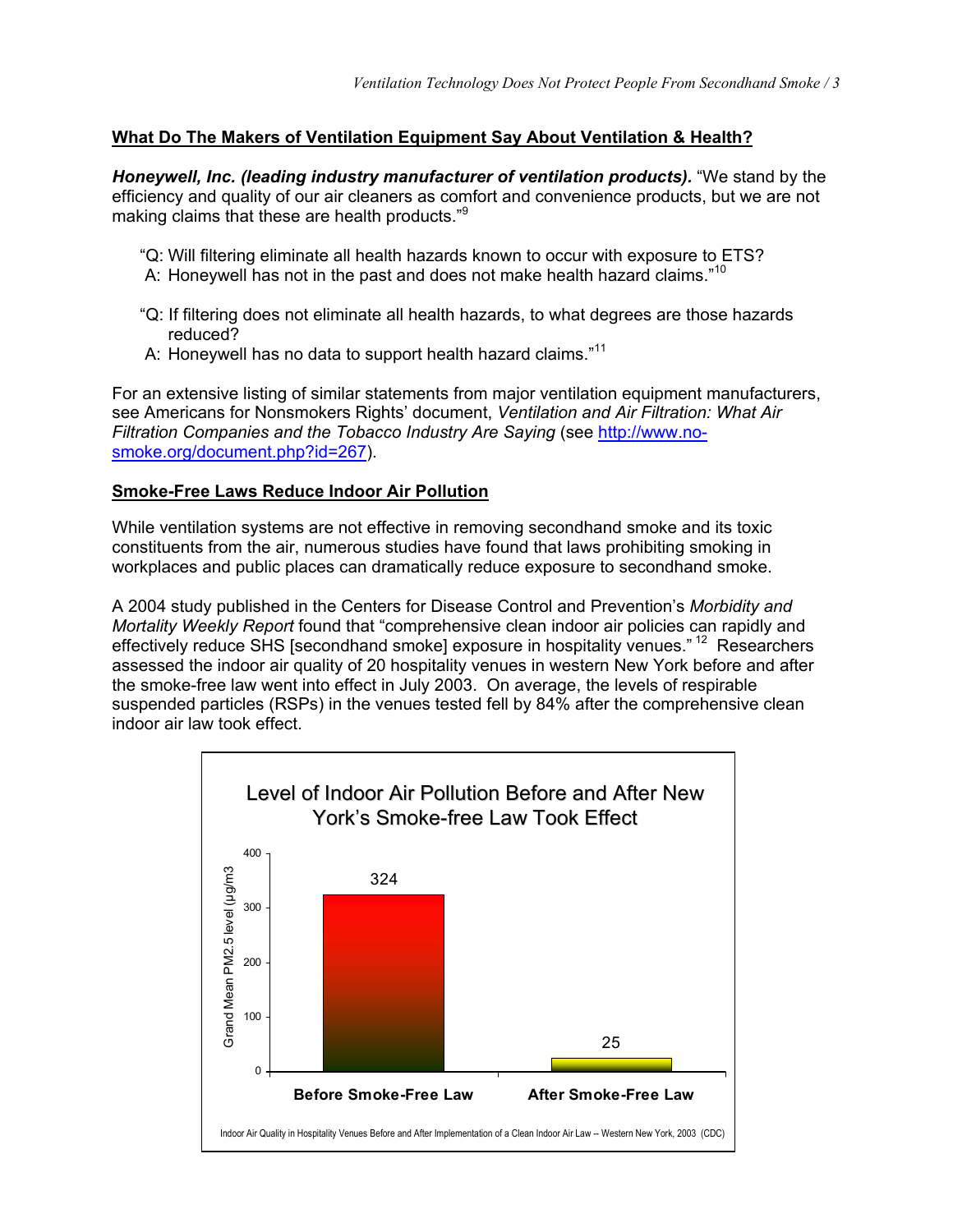The findings from New York are consistent with those of previous studies. A study published in the *Journal of Occupational and Environmental Medicine* measured respirable particle (RSP) air pollution and particulate polycyclic aromatic hydrocarbons (PPAH) in 8 venues before and after implementation of Delaware's smoke-free law.<sup>13</sup> The study found that secondhand smoke contributed 90% to 95% of the RSP air pollution and 85% to 95% of the carcinogenic PPAH present when smoking was allowed. The study concludes that "smoke-free workplace laws eliminate [the] hazard [of tobacco smoke] and provide health protection impossible to achieve through ventilation or air cleaning."



## **Conclusion**

*States and local governments should not waste taxpayer dollars to fund new reviews of ventilation technology that will simply prove what we already know: Existing ventilation technology cannot protect people from the dangers posed by secondhand tobacco smoke. The simplest and cheapest way to protect people from secondhand smoke is to create smoke-free environments.* 

*The Campaign for Tobacco-Free Kids, July 14, 2005 / Matt Barry and Nichole Veatch* 

#### **Related Campaign Fact Sheets**

- Health Harms from Secondhand Smoke <http://tobaccofreekids.org/research/factsheets/pdf/0103.pdf> • Secondhand Smoke, EPA, and the Courts – Cigarette Company Lawsuits Cannot Change the Facts: Secondhand Smoke is Deadly <http://tobaccofreekids.org/research/factsheets/pdf/0038.pdf> • Clean Indoor Air Laws Encourage Smokers To Quit And Discourage Youth From Starting <http://tobaccofreekids.org/research/factsheets>
- Smoke-Free Workplace Laws Reduce Smoking Rates and the Cigarette Companies Know It <http://www.tobaccofreekids.org/research/factsheets/pdf/0196.pdf>
- Smoke-free Restaurant & Bar Laws Do Not Harm Business <http://tobaccofreekids.org/research/factsheets/pdf/0144.pdf>
- What is in Secondhand Smoke? <http://www.tobaccofreekids.org/research/factsheets/pdf/0253.pdf>